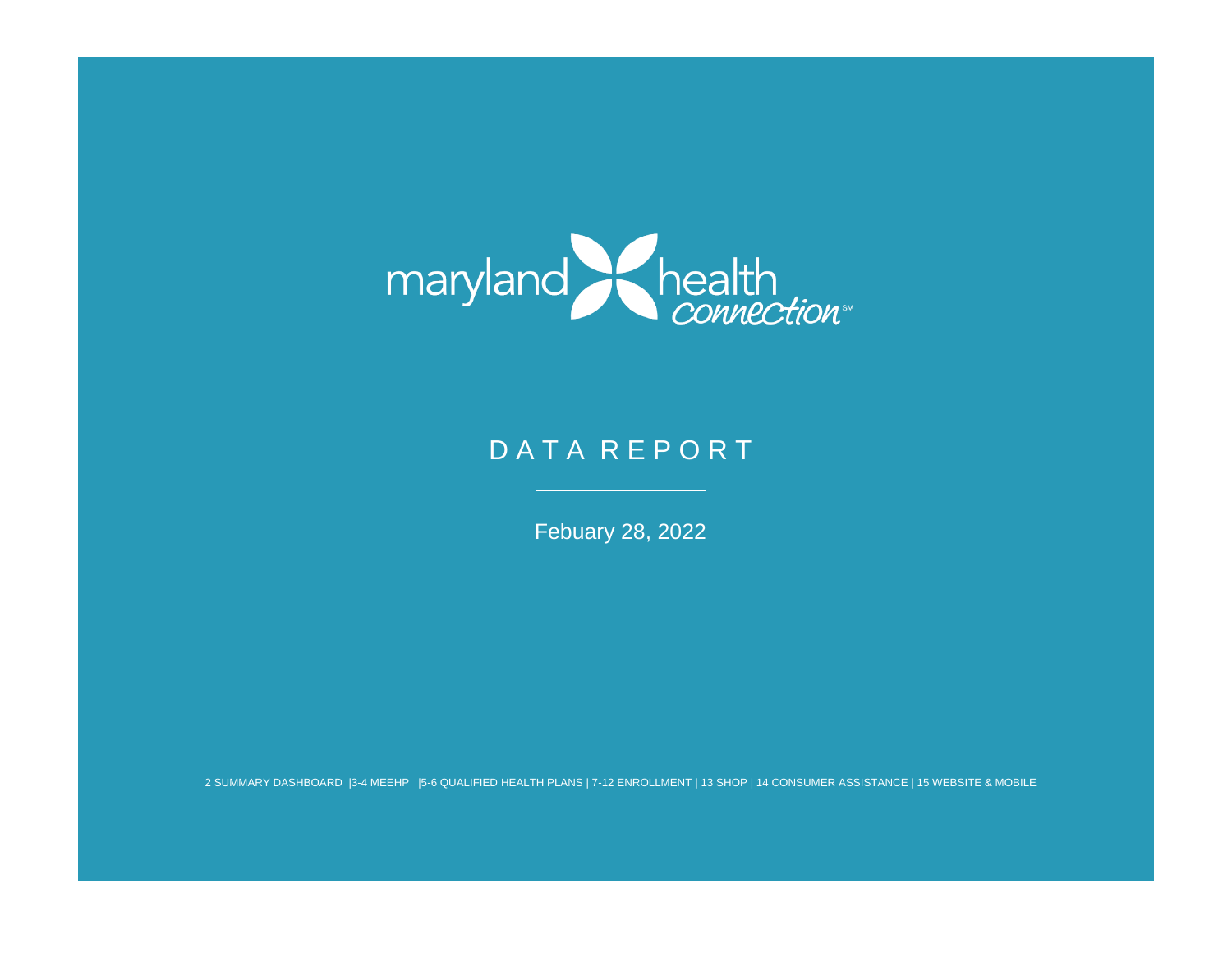#### S U M M A R Y D A S H B O A R D

QHPs are measured since Nov. 1 when enrollment began for 2022. Medicaid enrollments, which continue year-round, are as of report cover date.

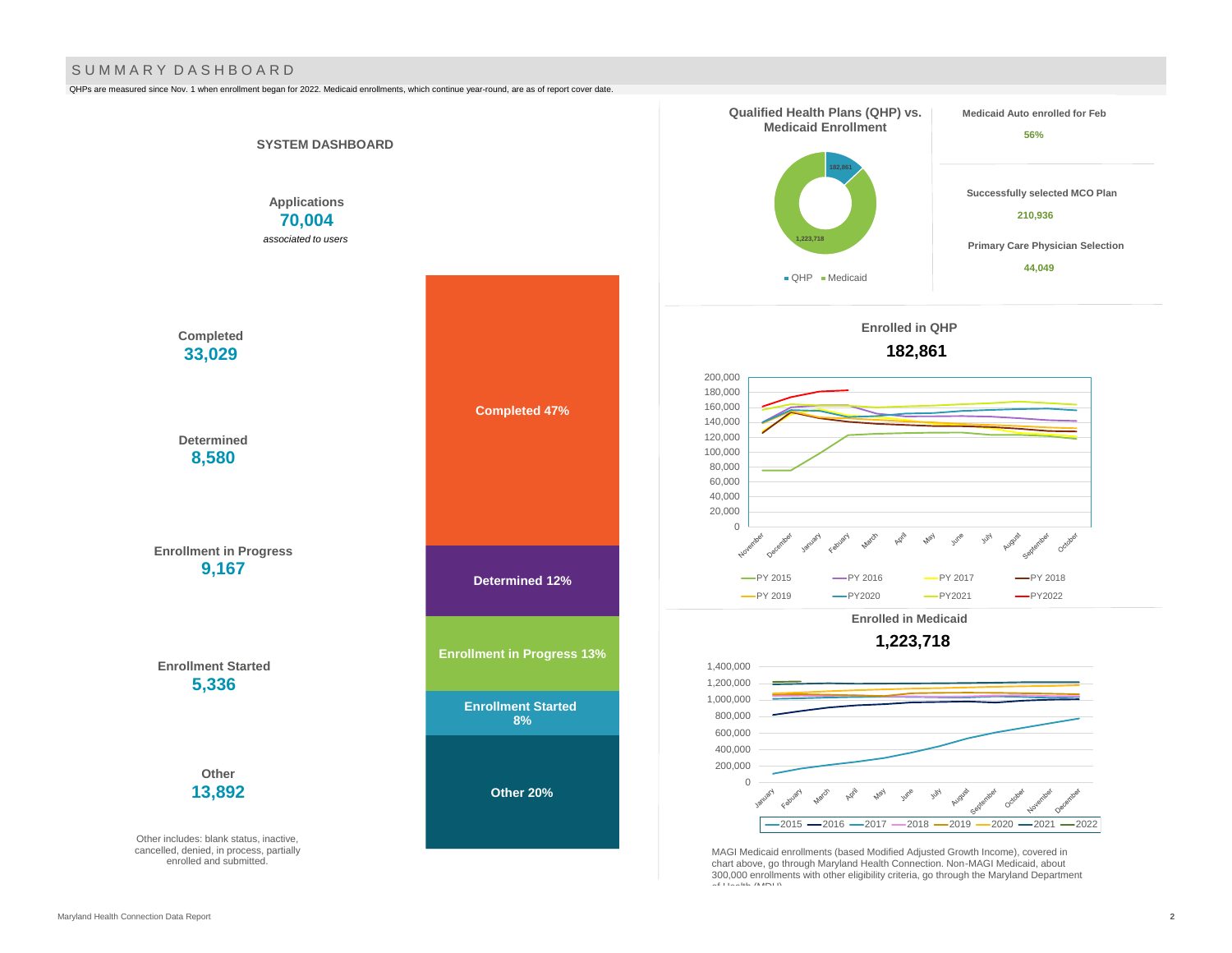#### MARYLAND EASY ENROLLMENT HEALTH INSURANCE PROGRAM DASHBOARD

Period is from Feb 09, 2022 to the end date on report cover.



**Enrollment by Household Income** 





\*\*Enrollees who did not submit household income information and thus were not eligible for financial help.

Household income eligibility based on percentages above the Federal Poverty Level, defined as \$12,140 for an individual and \$25,100 for a family of four.

**Enrollment by County**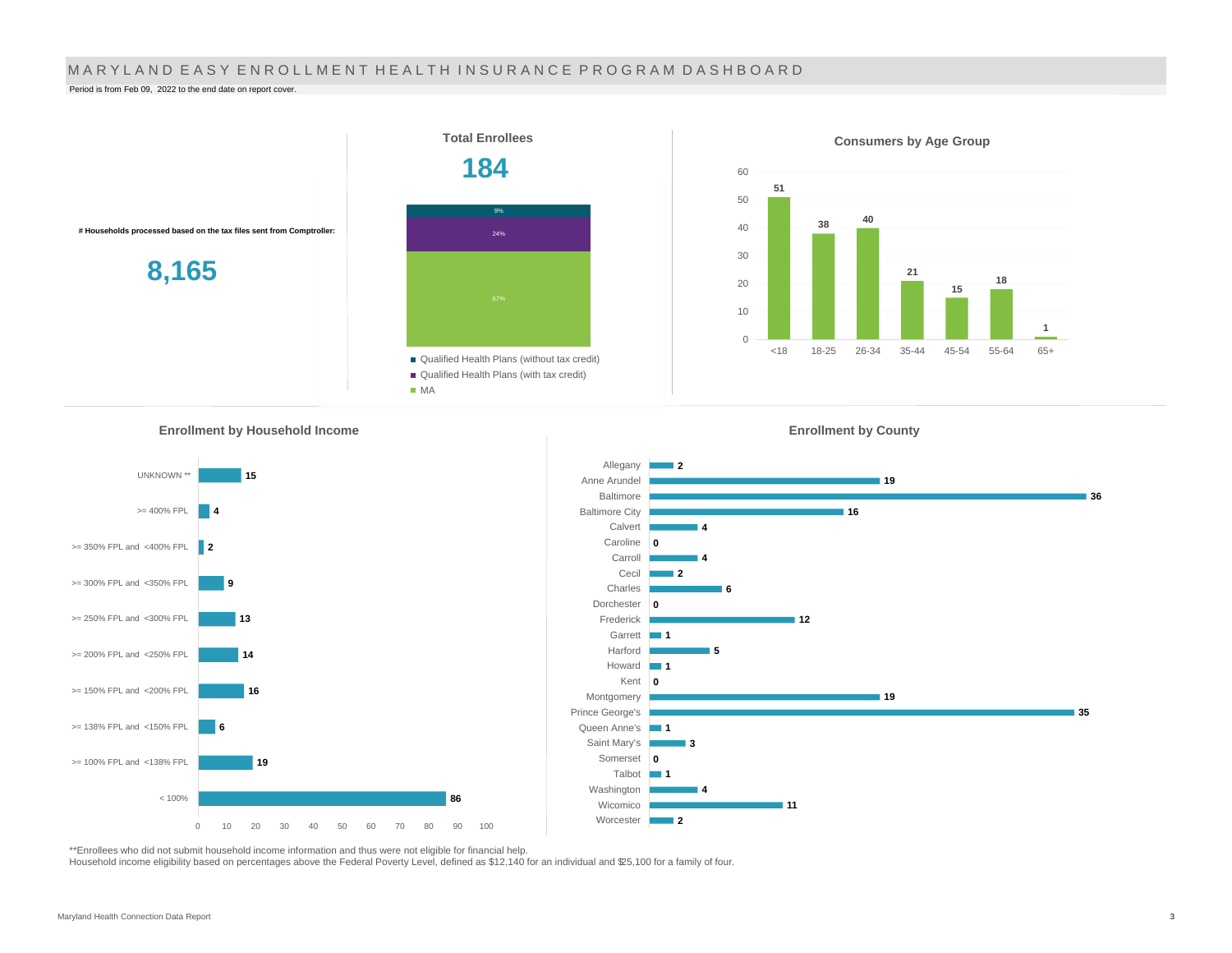# M A R Y L A N D E A S Y E N R O L L M E N T H E A L T H I N S U R A N C E P R O G R A M R A C E A N D E T H N I C I T Y

**Hispanic** 

Period is from Feb 26, 2020 to the end date on report cover.



Race/ethnicity is reported voluntarily.



Individuals reporting voluntarily as Hispanic by ethnicity are also counted under race as they reported it.

**Qualified Health Plans Enrollment Percentages by Race by County** ■ White ■ Other ■ Black or African American ■ Asian Pacific American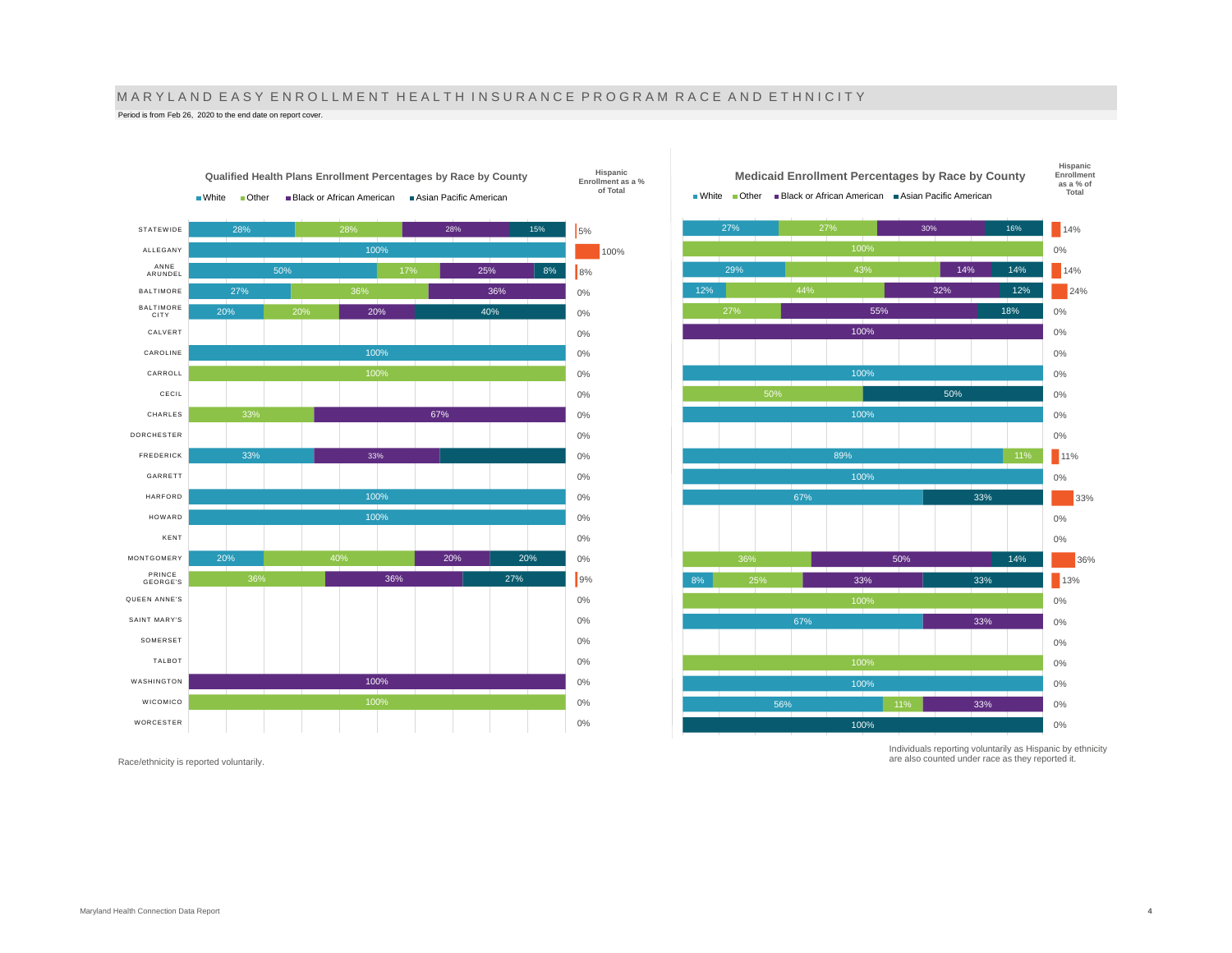### QUALIFIED HEALTH PLANS DASHBOARD

Period is from start of open enrollment Nov. 1 to the end date on report cover.

2021 2022



#### **QHP Enrollment by Household Income and Metal Level**



\*\*Enrollees who did not submit household income information and thus were not eligible for financial help.

Household income eligibility based on percentages above the Federal Poverty Level, defined as \$12,880 for an individual and \$26,500 for a family of four.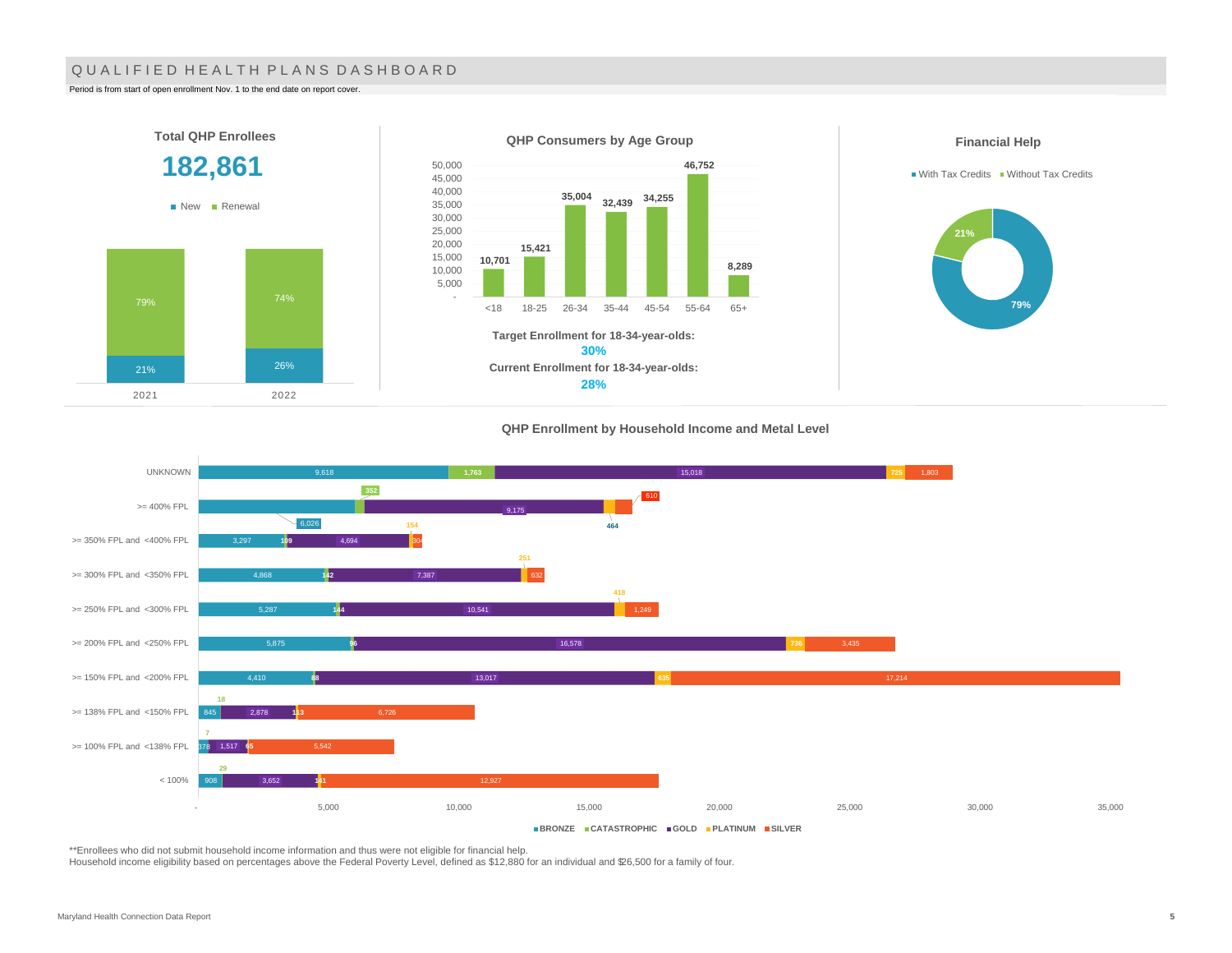#### Q U A L I F I E D H E A L T H P L A N S S E L E C T I O N S

Period is from start of open enrollment Nov. 1 to the end date on report cover.



Metal levels (platinum, gold, silver, bronze) differ based on how you and the insurance company share the cost of your care. For example, insurance companies cover 90 cents on the dollar for platinum plans and 60 cents on the dollar for bronze plans. Financial help is only available through

There are also different play types. Some allow you to see<br>almost any doctor or healthcare facility; others limit your<br>choices to a network of doctors and facilities or require you<br>to pay more if you use providers outside

#### **Enrollment by Plan Choice**

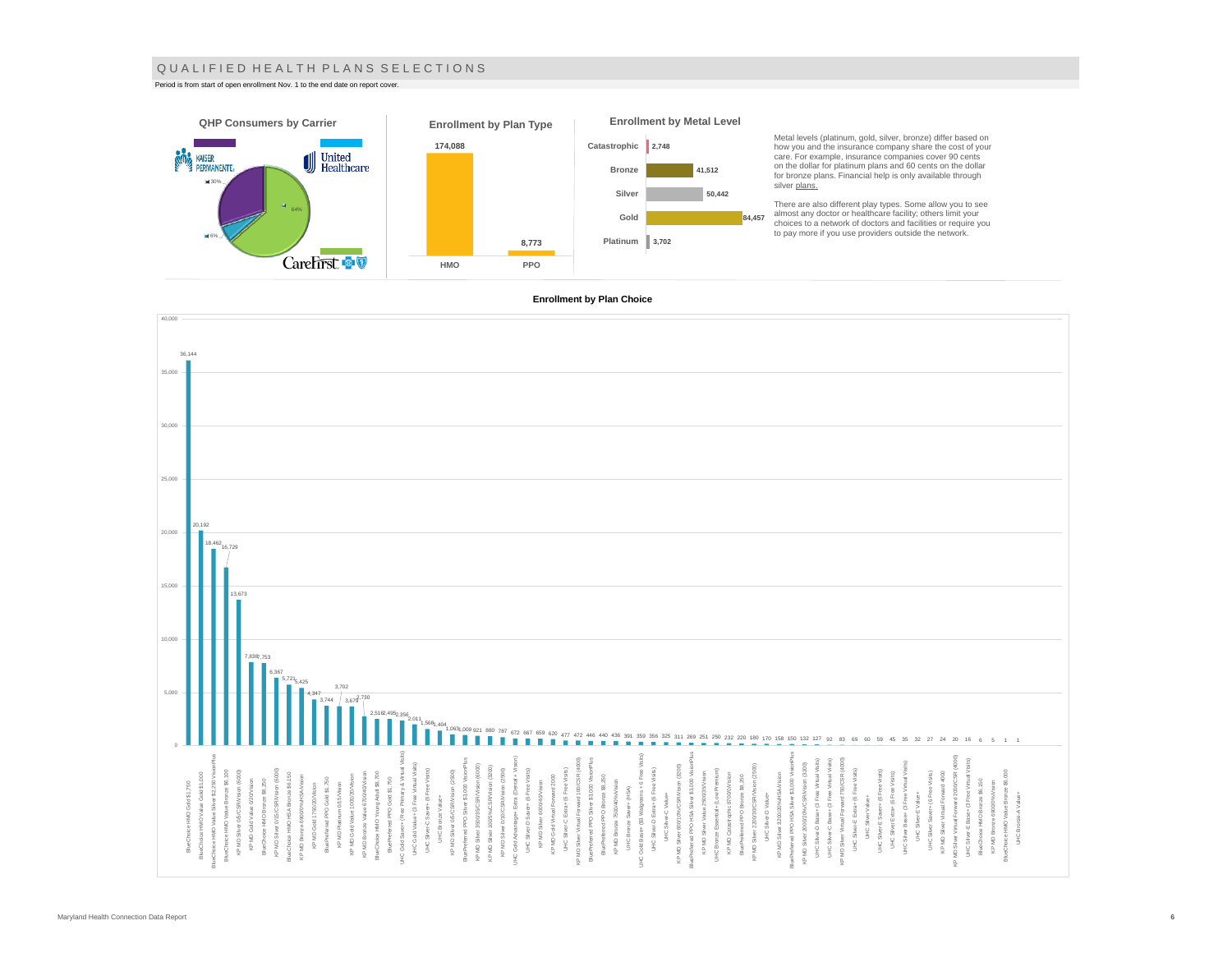# ENROLLMENT DISTRIBUTION BY COUNTY

Period is from start of open enrollment Nov. 1 to the end date on report cover.



■ Qualified Health Plans Medicaid

"Other" enrollees may include dependents living out of state and residents of border counties whose mailing addresses may be in the ZIP code of a neighboring state.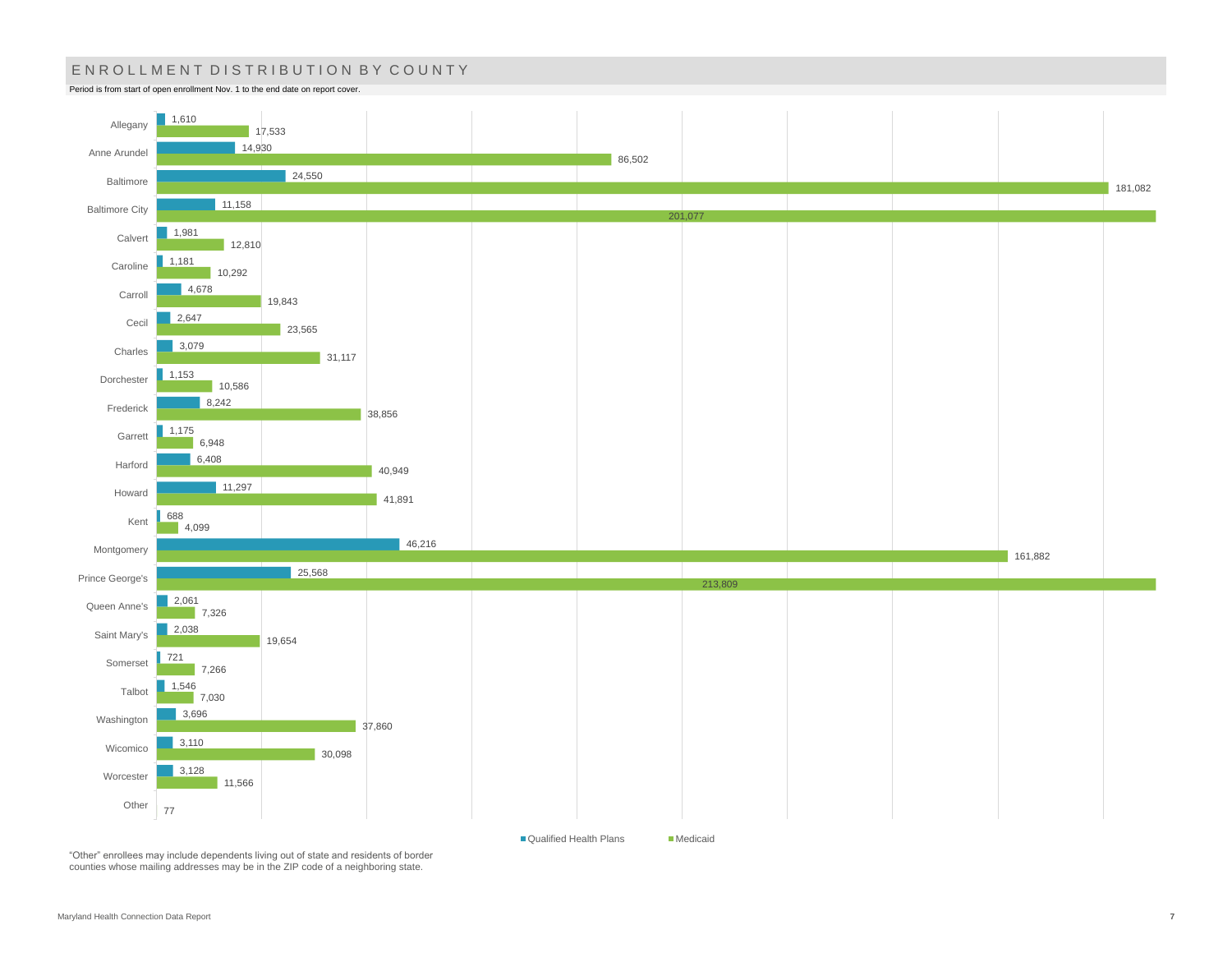## Q U A L I F I E D H E A L T H P L A N S B Y C O U N T Y

Change compares period beginning with start of open enrollment Nov. 1 and ending on end date on the report cover with comparable time frame a year earlier (closest date available +/- 3 days).

**Percent Enrollment Comparison by Month** 



County lines include bodies of water.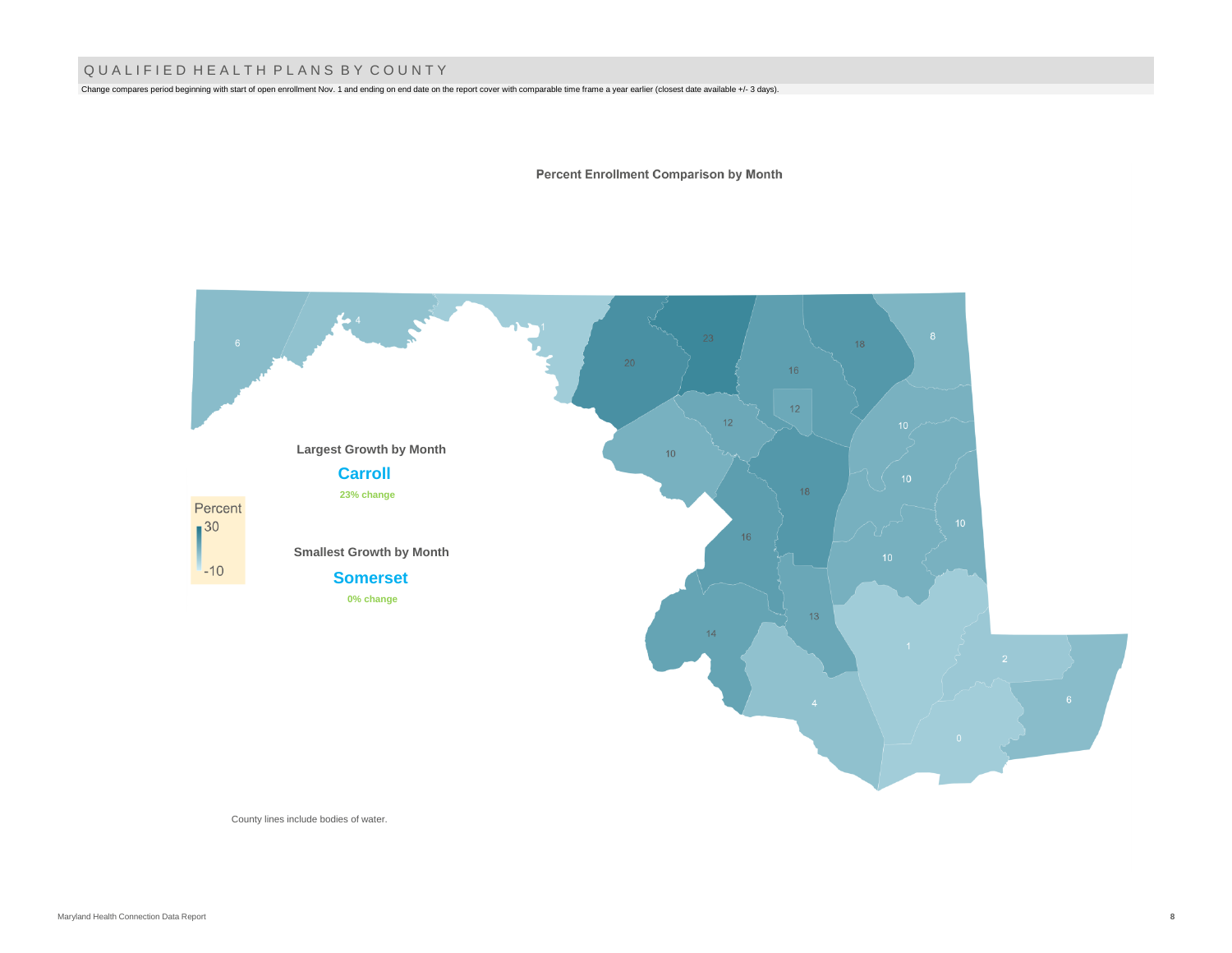## QUALIFIED HEALTH PLANS RACE AND ETHNICITY

Period is from start of open enrollment Nov. 1 to the end date on report cover.

33% 69% 44% 35% 33% 56% 60% 58% 63% 23% 53% 50% 81% 54% 25% 50% 24% 9% 57% 53% 39% 56% 60% 40% 52% 33% 32% 27% 35% 30% 17% 29% 41% 37% 32% 42% 37% 27% 39% 41% 17% 1% 4% 11% 16% 27% 9% 8% 2% 5% 4% 3% 31% 13% 0% 1% 8% 11% 4% 3% 15% 40% 2% 4% 8% 17% 4% 3% 7% 12% 3% 4% 14% 12% 15% 8% 8% 3% 14% 4% 9% 30% 20% 10% 7% 3% 6% 8% **STATEWIDE** ALLEGANY ANNE ARUNDEL BALTIMORE BALTIMORE CITY CALVERT CAROLINE CARROLL CECIL CHARLES DORCHESTER FREDERICK GARRETT HARFORD HOWARD KENT MONTGOMERY PRINCE GEORGE'S QUEEN ANNE'S SAINT MARY'S SOMERSET TALBOT WASHINGTON WICOMICO WORCESTER 11% 1% 9% 5% 6%  $4%$ 3% 3% 3% 6% 2% 12% 1% 4% 6% 3% 19% 20% 4% 3% 3% 5% 6% 5% 3%

**Enrollment Percentages by Race by County** ■White ■ Other ■ Black or African American ■ Asian Pacific American

**Hispanic Enrollment as a % of Total**

Race/ethnicity is reported voluntarily.

Individuals reporting voluntarily as Hispanic by ethnicity are also counted under race as they reported it.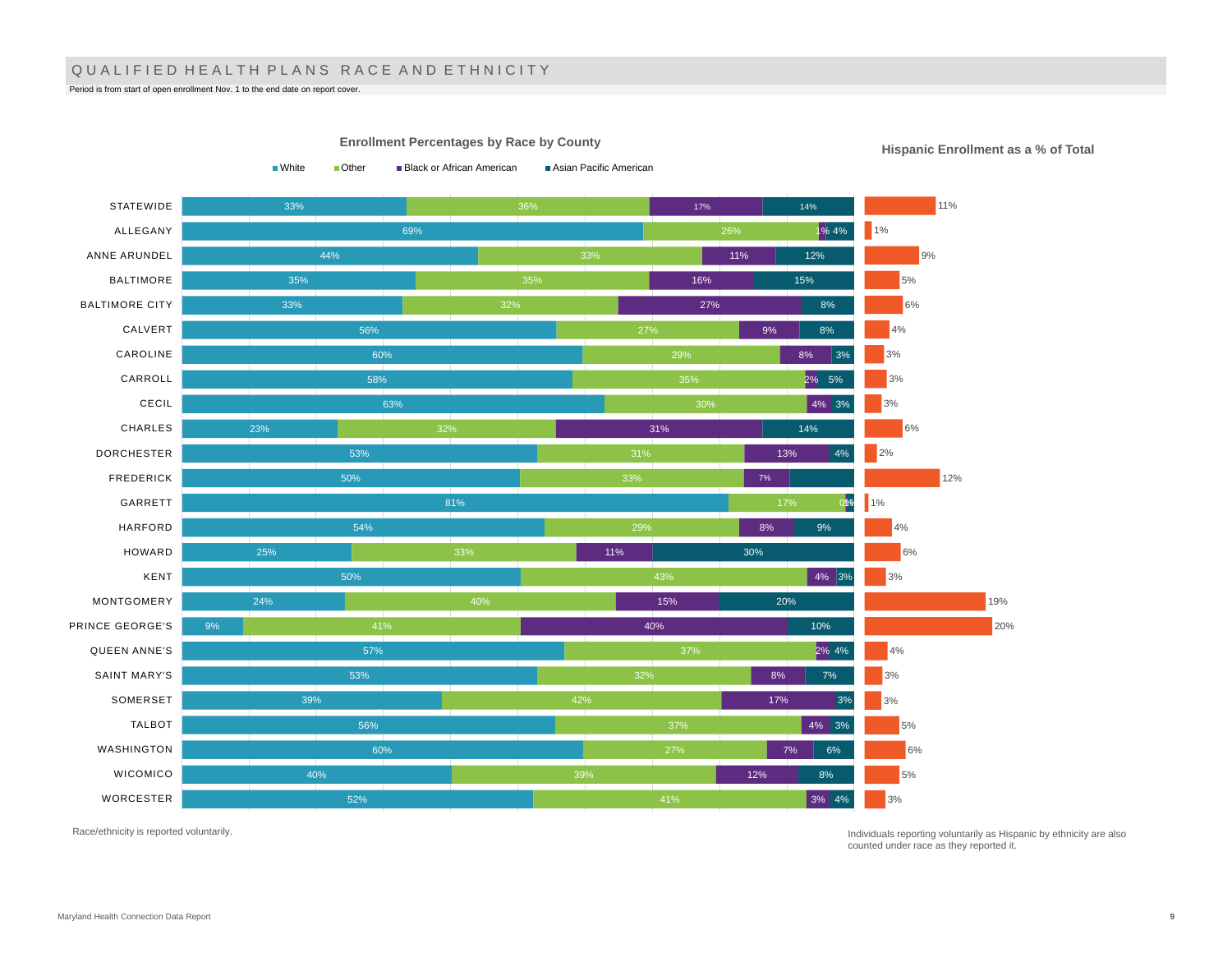Change compares enrollment on DATE OF report cover with one year earlier.

### Percent Enrollment Comparison by Month



County lines include bodies of water.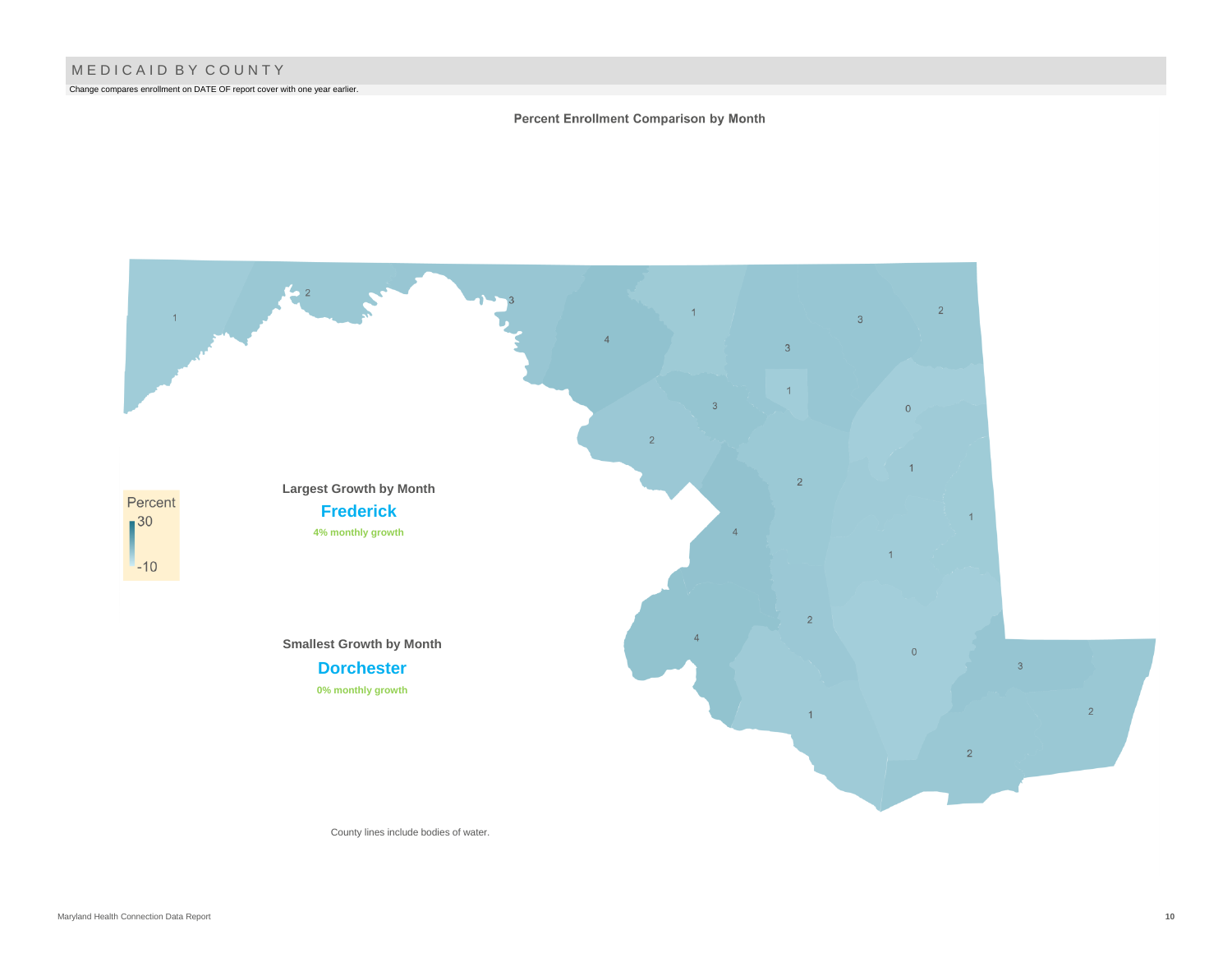# MEDICAID RACE AND ETHNICITY

Enrollment as of date on report cover..



**Enrollment Percentages by Race by County**

**Hispanic Enrollment as % of Total**

Race/ethnicity is reported voluntarily.

Individuals reporting voluntarily as Hispanic by ethnicity are also counted under race as they reported it.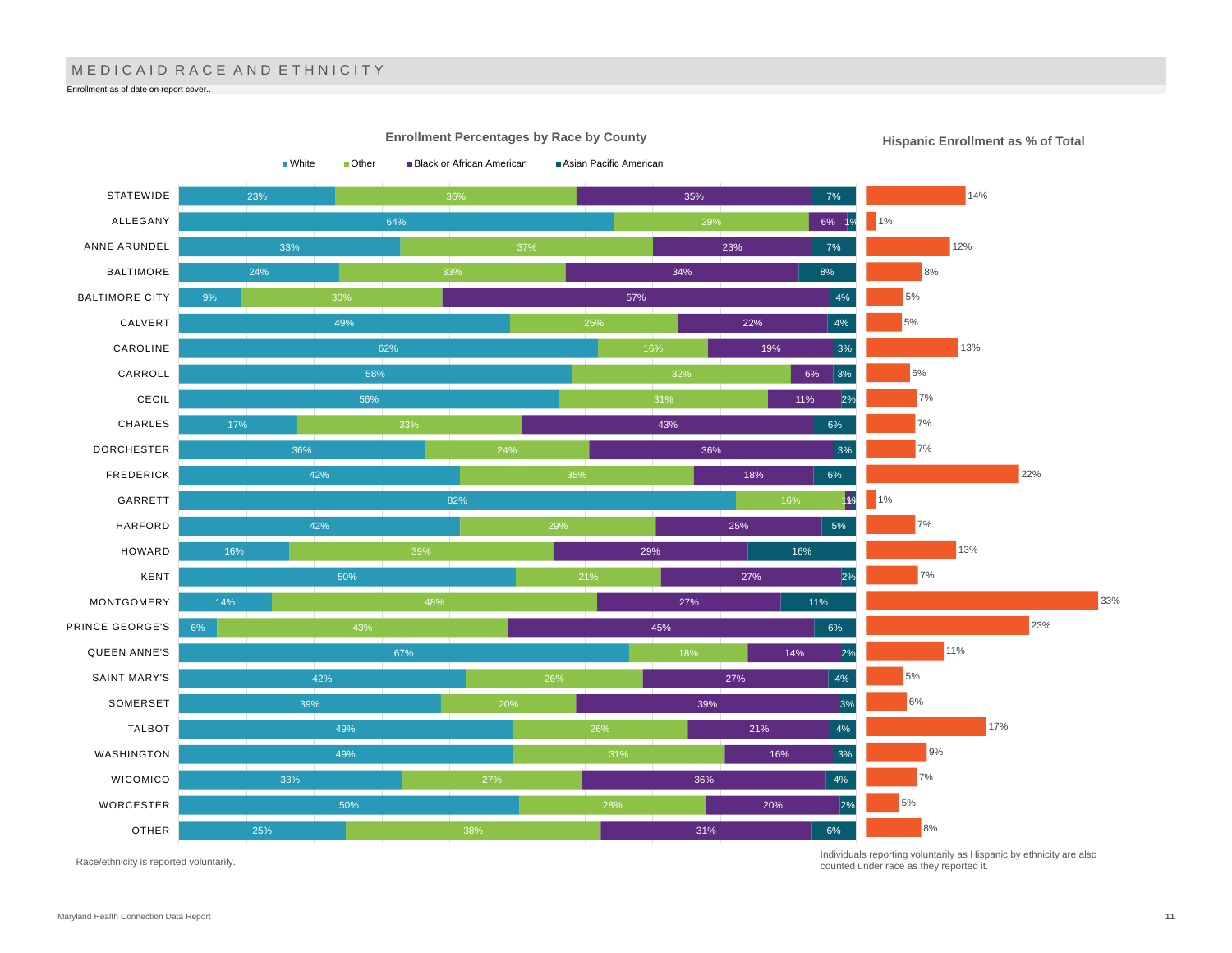#### DENTAL HE A L TH PLANS SELECTIONS

Period is from start of open enrollment Nov. 1 to the end date on report cover.

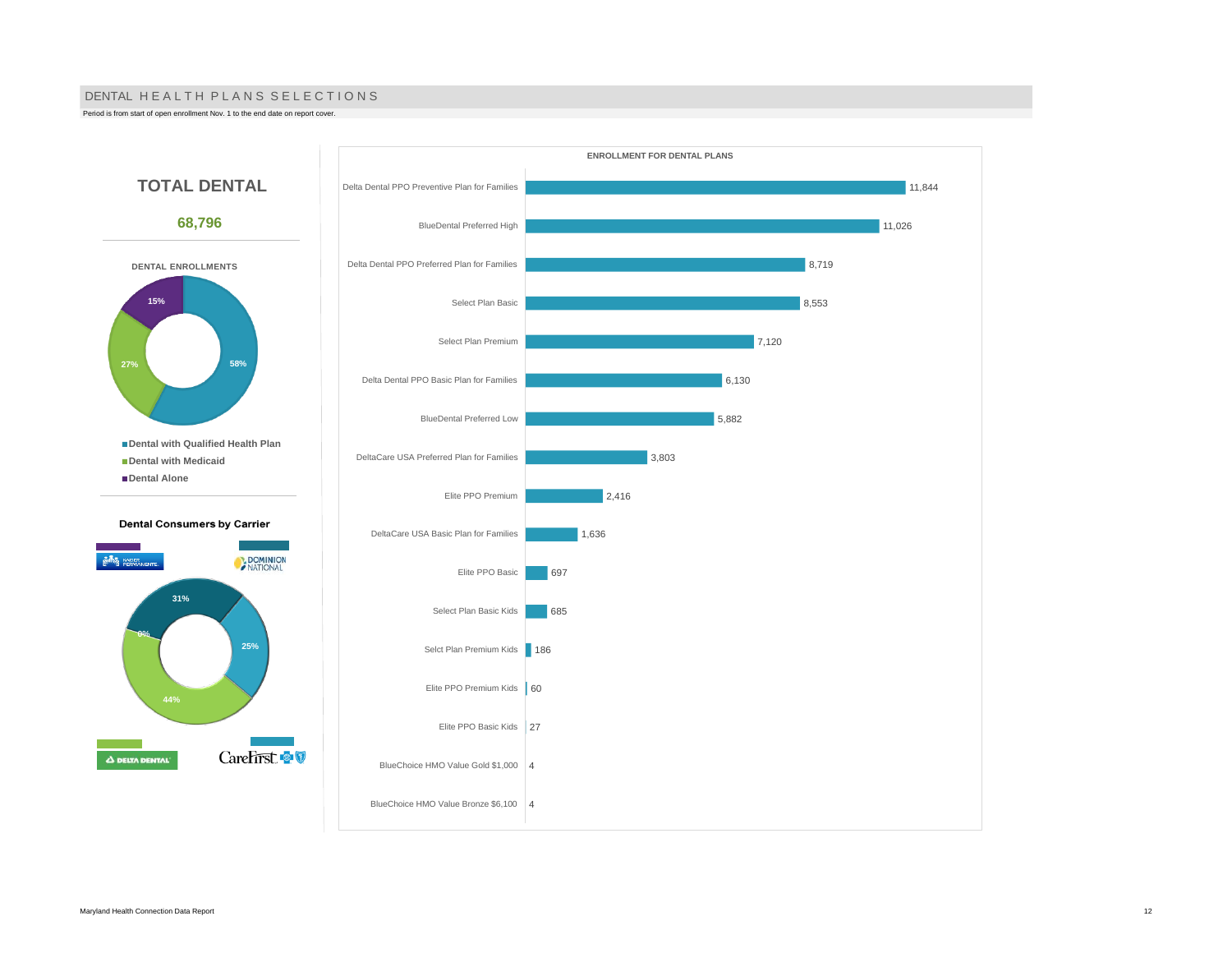# SMALL BUSINESS HEALTH OPTIONS PROGRAM (SHOP) ENROLLMENT

SHOP enrollments, which continue year-round, are as of January 2022

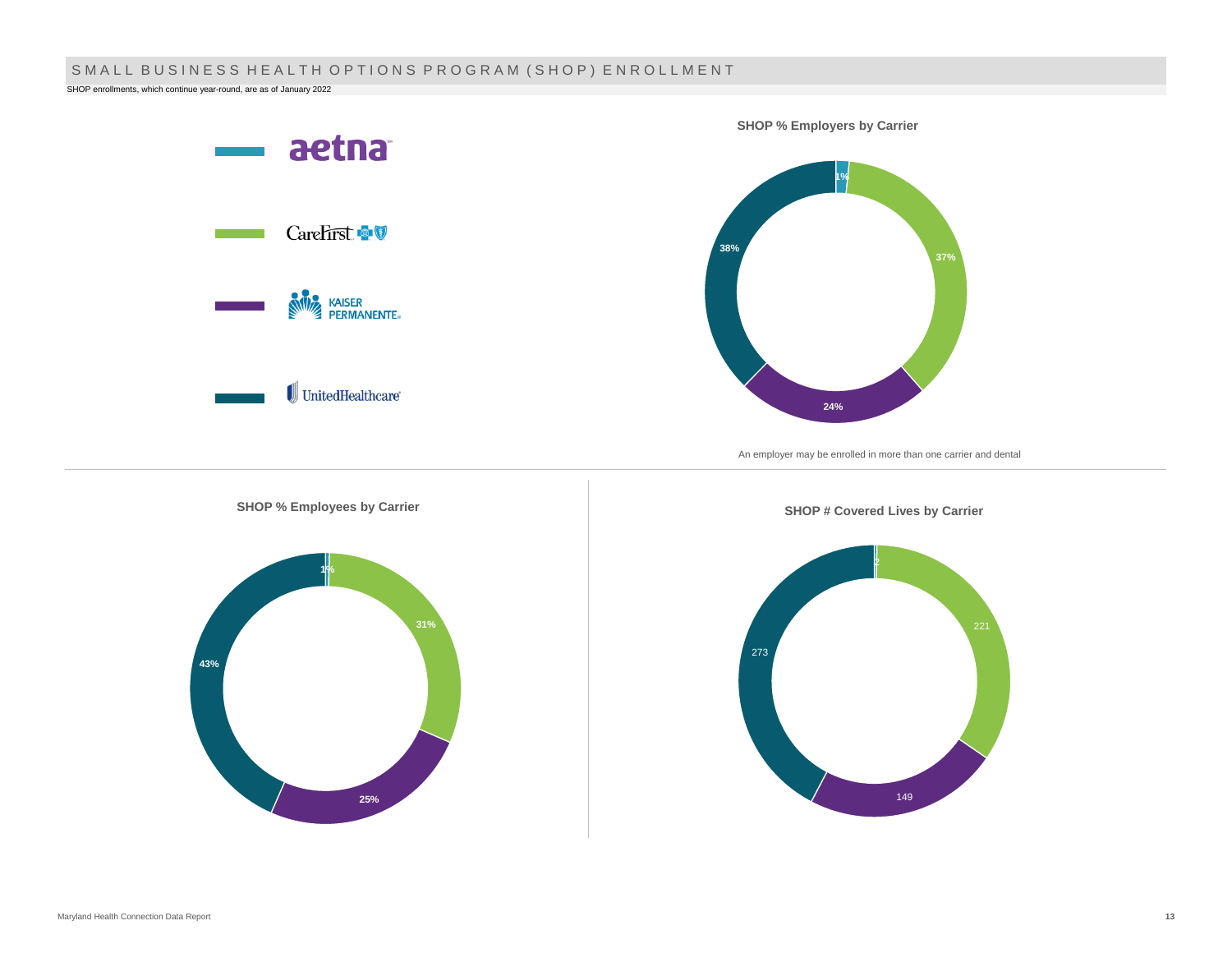# CONSUMER ASSISTANCE

Change compares period from start of open enrollment Nov. 1 to the end date on report cover with comparable time frame a year earlier (closest date available +/- 3 days).



MCHP MA QHP





■ Calls Offered ■ Calls Handled ■ Calls Abandoned